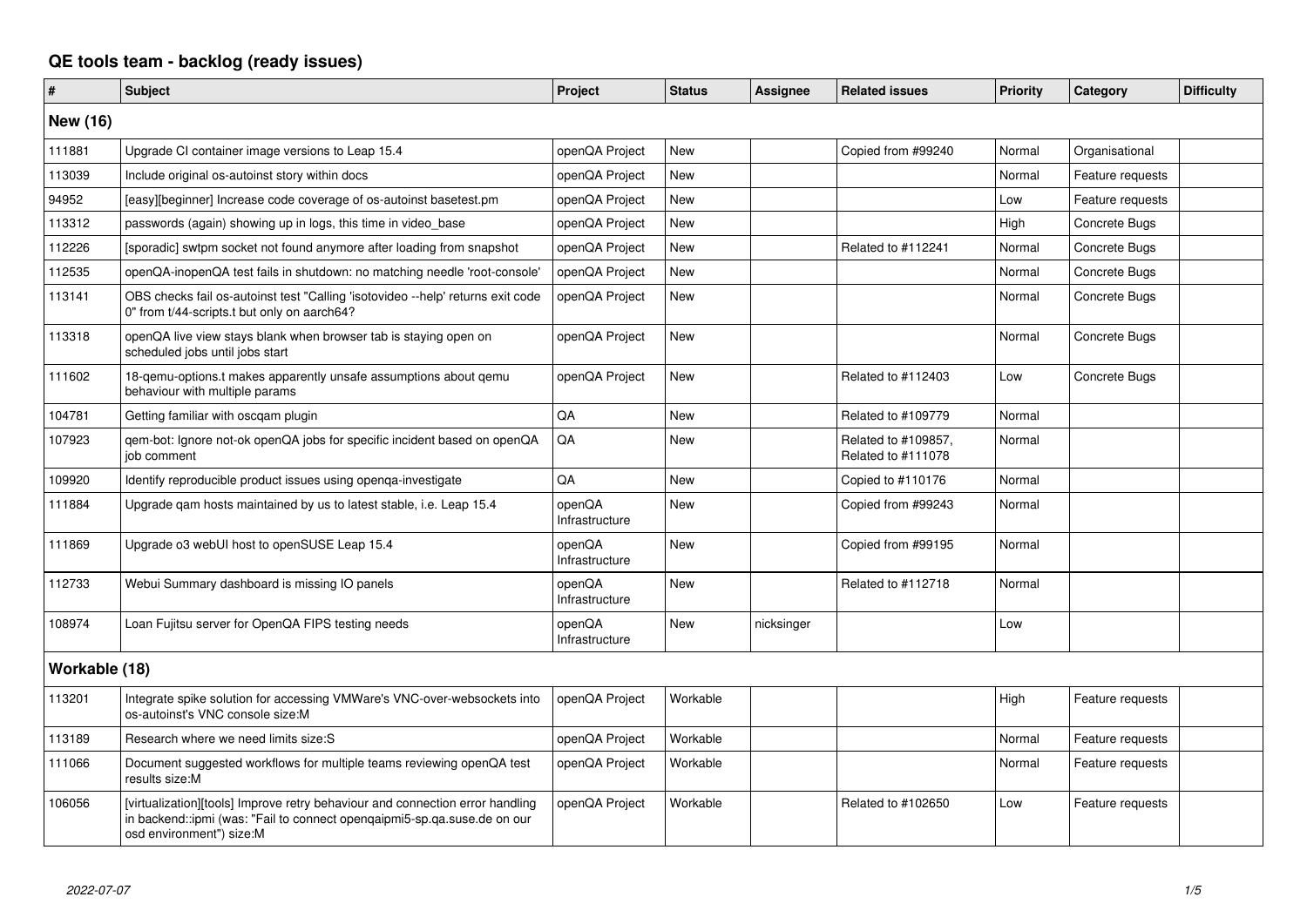| #               | <b>Subject</b>                                                                                                                                                                                    | Project                  | <b>Status</b> | <b>Assignee</b> | <b>Related issues</b>                                                                                                                                                              | <b>Priority</b> | Category         | <b>Difficulty</b> |
|-----------------|---------------------------------------------------------------------------------------------------------------------------------------------------------------------------------------------------|--------------------------|---------------|-----------------|------------------------------------------------------------------------------------------------------------------------------------------------------------------------------------|-----------------|------------------|-------------------|
| 111254          | Cover code of os-autoinst path backend/ fully (statement coverage) size:M                                                                                                                         | openQA Project           | Workable      |                 | Blocked by #109620,<br>Copied from #111251                                                                                                                                         | Low             | Feature requests |                   |
| 111770          | Limit finished tests on /tests, but query configurable and show complete<br>number of jobs size:S                                                                                                 | openQA Project           | Workable      |                 |                                                                                                                                                                                    | Low             | Feature requests |                   |
| 81899           | [easy][beginner] Move code from isotovideo to a module size:M                                                                                                                                     | openQA Project           | Workable      | okurz           | Related to #108530                                                                                                                                                                 | Low             | Feature requests |                   |
| 99663           | Use more perl signatures - os-autoinst size:M                                                                                                                                                     | openQA Project           | Workable      | okurz           | Related to #102146,<br>Related to #104986,<br>Related to #104520,<br>Related to #106654,<br>Related to #108323,<br>Related to #110983,<br>Related to #112319,<br>Copied to #100967 | Low             | Feature requests |                   |
| 100967          | Use more perl signatures - openQA size:M                                                                                                                                                          | openQA Project           | Workable      | okurz           | Copied from #99663,<br>Copied to #105127                                                                                                                                           | Low             | Feature requests |                   |
| 113138          | sporadic failure in openQA test "t/ui/23-audit-log.t" size:M                                                                                                                                      | openQA Project           | Workable      |                 |                                                                                                                                                                                    | High            | Concrete Bugs    |                   |
| 107941          | [sporadic] openQA Fullstack test t/full-stack.t can still fail with "udevadm" log<br>message size:M                                                                                               | openQA Project           | Workable      |                 |                                                                                                                                                                                    | Low             | Concrete Bugs    |                   |
| 110545          | Investigate and fix higher instability of opengaworker-arm-4/5 vs. arm-1/2/3 -<br>further things to try size:M                                                                                    | openQA<br>Infrastructure | Workable      |                 | Copied to #111578                                                                                                                                                                  | High            |                  |                   |
| 111473          | Get replacements for imagetester and openqaworker1 size:M                                                                                                                                         | openQA<br>Infrastructure | Workable      |                 | Copied to #111986                                                                                                                                                                  | High            |                  |                   |
| 112673          | Cannot send emails from o3 size:M                                                                                                                                                                 | openQA<br>Infrastructure | Workable      |                 | Copied from #110920                                                                                                                                                                | High            |                  |                   |
| 109746          | Improve QA related server room management, consistent naming and<br>tagging size:M                                                                                                                | openQA<br>Infrastructure | Workable      |                 | Copied from #102650,<br>Copied to #110521                                                                                                                                          | Low             |                  |                   |
| 109112          | Improve os-autoinst sshXtermVt.pm connection error handling (was: "Test<br>died: Error connecting to <root@redcurrant-4.qa.suse.de>: No route to host")<br/>size:M</root@redcurrant-4.qa.suse.de> | openQA<br>Infrastructure | Workable      |                 | Related to #98832, Has<br>duplicate #109719                                                                                                                                        | Low             |                  |                   |
| 111338          | Open source https://gitlab.suse.de/qa-maintenance/mtui size:M                                                                                                                                     | QA                       | Workable      |                 | Copied to #111341                                                                                                                                                                  | Low             |                  |                   |
| 105594          | Two new machines for OSD and o3, meant for bare-metal virtualization<br>size:M                                                                                                                    | openQA<br>Infrastructure | Workable      | nicksinger      | Related to #110227                                                                                                                                                                 | Normal          |                  |                   |
| In Progress (2) |                                                                                                                                                                                                   |                          |               |                 |                                                                                                                                                                                    |                 |                  |                   |
| 111992          | Deal with QEMU and OVMF default resolution being 1280x800, affecting (at<br>least) qxl size:M                                                                                                     | openQA Project           | In Progress   | tinita          | Related to #111866,<br>Related to #111863                                                                                                                                          | High            | Feature requests |                   |
| 111341          | Open source https://gitlab.suse.de/qa-maintenance/qam-oscplugin/ size:M                                                                                                                           | QA                       | In Progress   | osukup          | Copied from #111338                                                                                                                                                                | Normal          |                  |                   |
| Blocked (33)    |                                                                                                                                                                                                   |                          |               |                 |                                                                                                                                                                                    |                 |                  |                   |
| 111860          | [epic] Upgrade all our infrastructure, e.g. o3+osd workers+webui and<br>production workloads, to openSUSE Leap 15.4                                                                               | openQA Project           | Blocked       | okurz           | Copied from #99183                                                                                                                                                                 | Normal          | Organisational   |                   |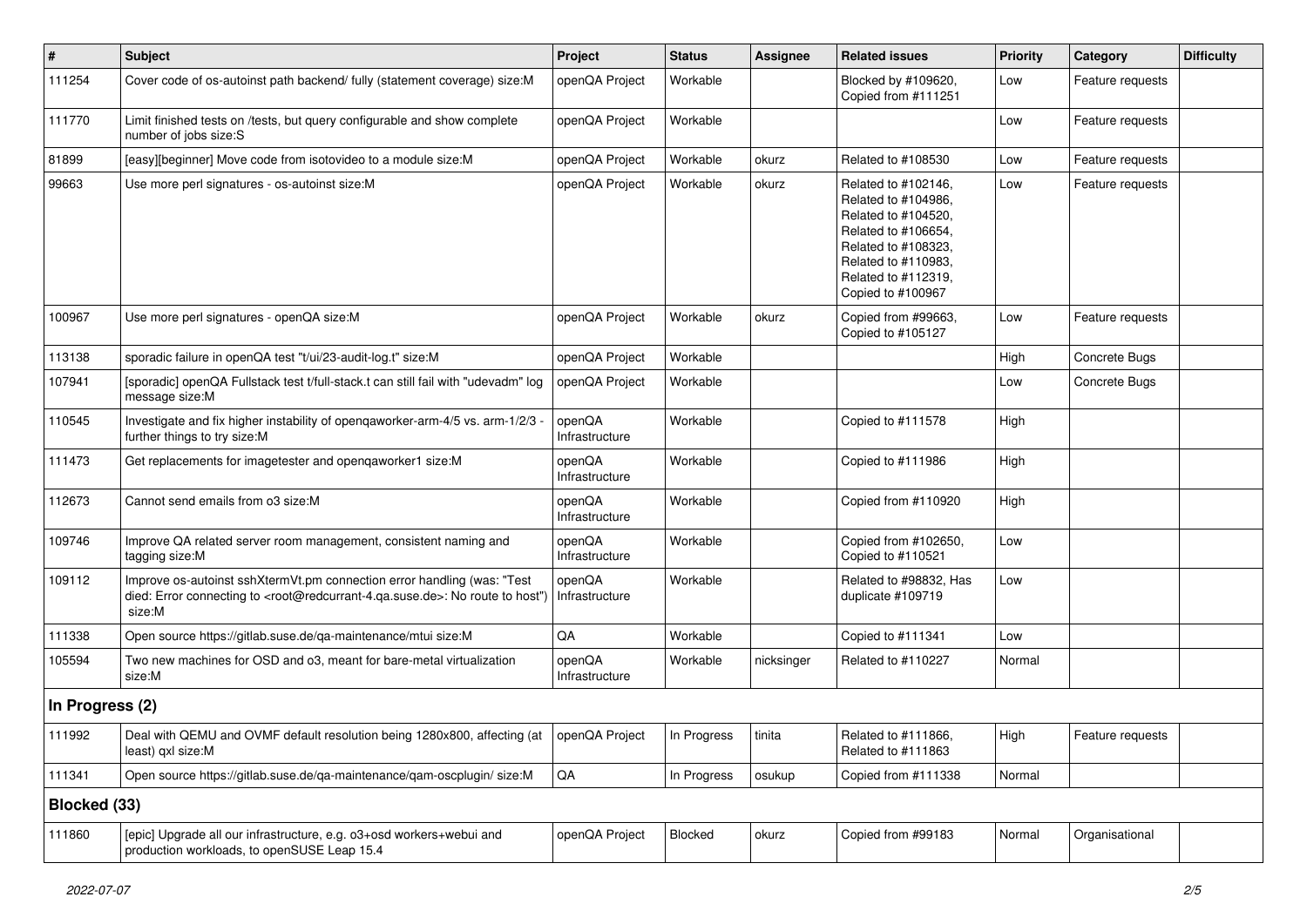| $\#$   | <b>Subject</b>                                                                                                                                                                                                             | <b>Project</b> | <b>Status</b>  | <b>Assignee</b> | <b>Related issues</b>                                                                                                                                    | <b>Priority</b> | Category         | <b>Difficulty</b> |
|--------|----------------------------------------------------------------------------------------------------------------------------------------------------------------------------------------------------------------------------|----------------|----------------|-----------------|----------------------------------------------------------------------------------------------------------------------------------------------------------|-----------------|------------------|-------------------|
| 99579  | [epic][retro] Follow-up to "Published QCOW images appear to be<br>uncompressed"                                                                                                                                            | openQA Project | <b>Blocked</b> | okurz           | Related to #96557, Copied<br>from #99246                                                                                                                 | Low             | Organisational   |                   |
| 108530 | os-autoinst plugins: x11 start program from os-autoinst-distri-openQA<br>dynamically loaded from another git repo size:M                                                                                                   | openQA Project | <b>Blocked</b> | cdywan          | Related to #81899                                                                                                                                        | Normal          | Feature requests |                   |
| 103962 | [saga][epic] Easy multi-machine handling: MM-tests as first-class citizens                                                                                                                                                 | openQA Project | Blocked        | mkittler        | Copied to #112862                                                                                                                                        | Normal          | Feature requests |                   |
| 103971 | [epic] Easy *re*-triggering and cloning of multi-machine tests                                                                                                                                                             | openQA Project | Blocked        | mkittler        | Related to #66071                                                                                                                                        | Normal          | Feature requests |                   |
| 109668 | [saga][epic] Stable and updated non-gemu backends for SLE validation                                                                                                                                                       | openQA Project | Blocked        | okurz           | Related to #37339                                                                                                                                        | High            | Feature requests |                   |
| 80142  | [saga][epic] Scale out: Redundant/load-balancing deployments of openQA,<br>easy containers, containers on kubernetes                                                                                                       | openQA Project | Blocked        | okurz           | Related to #80466,<br>Related to #92893,<br>Related to #110497                                                                                           | High            | Feature requests |                   |
| 100688 | [epic][virtualization][3rd party hypervisor] Add svirt backend compatibility for<br>vmware 7.0                                                                                                                             | openQA Project | <b>Blocked</b> | okurz           |                                                                                                                                                          | High            | Feature requests |                   |
| 109656 | [epic] Stable non-gemu backends                                                                                                                                                                                            | openQA Project | Blocked        | okurz           | Related to #99345                                                                                                                                        | Normal          | Feature requests |                   |
| 91914  | [epic] Make reviewing openQA results per squad easier                                                                                                                                                                      | openQA Project | Blocked        | okurz           | Related to #52655,<br>Related to #93710, Copied<br>from #91467, Copied to<br>#99306                                                                      | Normal          | Feature requests |                   |
| 92854  | [epic] limit overload of openQA webUI by heavy requests                                                                                                                                                                    | openQA Project | <b>Blocked</b> | okurz           | Copied from #92770                                                                                                                                       | Normal          | Feature requests |                   |
| 97190  | Limit size of initial requests everywhere, e.g. /, /tests, etc., over webUI and<br>API                                                                                                                                     | openQA Project | Blocked        | okurz           | Related to #41054,<br>Related to #110680,<br>Related to #110677                                                                                          | Normal          | Feature requests |                   |
| 98472  | [epic] Scale out: Disaster recovery deployments of existing openQA<br>infrastructures                                                                                                                                      | openQA Project | Blocked        | okurz           |                                                                                                                                                          | Normal          | Feature requests |                   |
| 106922 | [epic][sporadic] openqa_from_git fails in dashboard due to<br>ensure_unlocked_desktop not expecting password entry screen in case of<br>locked desktop auto_review:"match=desktop-runner, screenlock timed<br>out.*":retry | openQA Project | <b>Blocked</b> | okurz           | Related to #103122,<br>Related to #92092.<br>Related to #44441,<br>Related to #46589.<br>Related to #64078, Copied<br>from #106919, Copied to<br>#108527 | Normal          | Feature requests |                   |
| 108527 | [epic] os-autoinst plugins (or wheels or leaves or scrolls) for scalable code<br>reuse of helper functions and segmented test distributions                                                                                | openQA Project | Blocked        | okurz           | Copied from #106922                                                                                                                                      | Normal          | Feature requests |                   |
| 109846 | [epic] Ensure all our database tables accomodate enough data, e.g. bigint for<br>ids                                                                                                                                       | openQA Project | Blocked        | okurz           | Copied from #109836                                                                                                                                      | Normal          | Feature requests |                   |
| 99660  | [epic] Use more perl signatures in our perl projects                                                                                                                                                                       | openQA Project | Blocked        | okurz           |                                                                                                                                                          | Low             | Feature requests |                   |
| 109740 | [epic] Stable os-autoinst unit tests with good coverage                                                                                                                                                                    | openQA Project | Blocked        | okurz           | Related to #109620                                                                                                                                       | Low             | Feature requests |                   |
| 101048 | [epic] Investigate and fix higher instability of openqaworker-arm-4/5 vs.<br>$arm-1/2/3$                                                                                                                                   | openQA Project | Blocked        | mkittler        | Related to #101030                                                                                                                                       | High            | Concrete Bugs    |                   |
| 98952  | [epic] t/full-stack.t sporadically fails "clickElement: element not interactable"<br>and other errors                                                                                                                      | openQA Project | Blocked        | mkittler        | Related to #101734                                                                                                                                       | Low             | Concrete Bugs    |                   |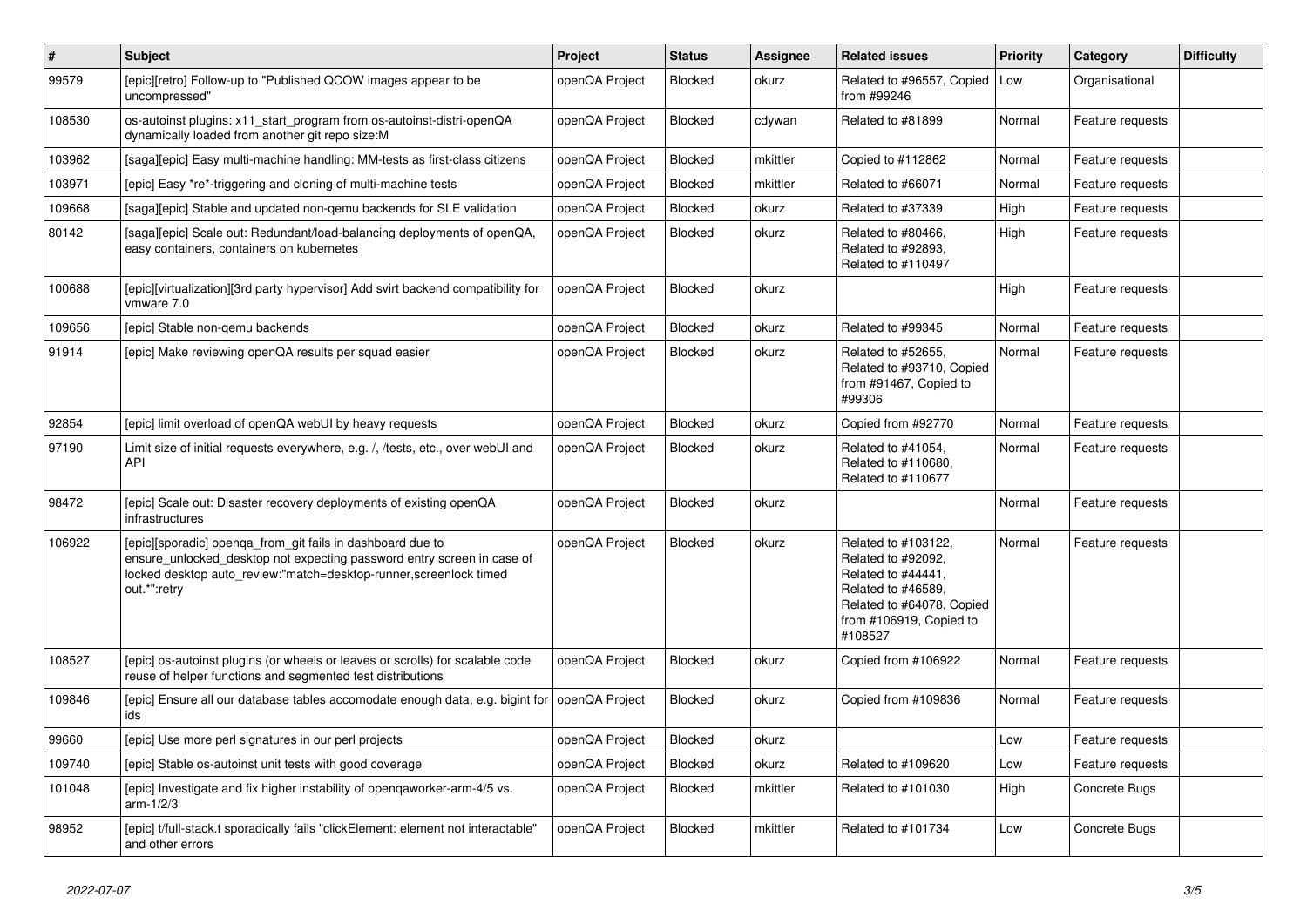| $\vert$ #     | <b>Subject</b>                                                                                                                                          | Project                  | <b>Status</b>  | <b>Assignee</b> | <b>Related issues</b>                                                                                                                                                             | <b>Priority</b> | Category         | <b>Difficulty</b> |
|---------------|---------------------------------------------------------------------------------------------------------------------------------------------------------|--------------------------|----------------|-----------------|-----------------------------------------------------------------------------------------------------------------------------------------------------------------------------------|-----------------|------------------|-------------------|
| 112367        | [tools] python-paramiko on Leap/SLE throws exception with ed25519 key<br>size:M                                                                         | QA                       | Blocked        | jbaier_cz       |                                                                                                                                                                                   | Normal          |                  |                   |
| 103736        | Make aarch64 machine chan-1 up and running after it is broken size: M                                                                                   | openQA<br>Infrastructure | Blocked        | nicksinger      |                                                                                                                                                                                   | High            |                  |                   |
| 97862         | More openQA worker hardware for OSD size:M                                                                                                              | openQA<br>Infrastructure | Blocked        | okurz           | Copied from #97043,<br>Copied to #104970                                                                                                                                          | High            |                  |                   |
| 110920        | Emails from o3 are rejected by mx2.suse.de for certain sender/recipients<br>size:S                                                                      | openQA<br>Infrastructure | <b>Blocked</b> | okurz           | Copied from #110629,<br>Copied to #112673                                                                                                                                         | High            |                  |                   |
| 91646         | [saga][epic] SUSE Maintenance QA workflows with fully automated testing,<br>approval and release                                                        | QA                       | Blocked        | okurz           | Copied to #99303                                                                                                                                                                  | Normal          |                  |                   |
| 96539         | Conclude migration of gam.suse.de                                                                                                                       | QA                       | Blocked        | okurz           |                                                                                                                                                                                   | Normal          |                  |                   |
| 94105         | [epic] Use feedback from openga-investigate to automatically inform on<br>github pull requests, open tickets, weed out automatically failed tests       | $\mathsf{QA}$            | Blocked        | okurz           | Related to #91773,<br>Related to #107014                                                                                                                                          | Normal          |                  |                   |
| 110884        | [epic] Properly maintained open source mtui+oscqam                                                                                                      | QA                       | Blocked        | okurz           |                                                                                                                                                                                   | Normal          |                  |                   |
| 111347        | [saga][epic] Properly maintained Maintenance QA tooling                                                                                                 | QA                       | <b>Blocked</b> | okurz           | Copied from #99303                                                                                                                                                                | Normal          |                  |                   |
| 111863        | Upgrade o3 workers to openSUSE Leap 15.4                                                                                                                | openQA<br>Infrastructure | Blocked        | okurz           | Related to #111992,<br>Copied from #99189                                                                                                                                         | Normal          |                  |                   |
| 111866        | Upgrade osd workers and openqa-monitor to openSUSE Leap 15.4                                                                                            | openQA<br>Infrastructure | Blocked        | okurz           | Related to #111992,<br>Copied from #99192                                                                                                                                         | Normal          |                  |                   |
| 111872        | Upgrade osd webUI host to openSUSE Leap 15.4                                                                                                            | openQA<br>Infrastructure | Blocked        | okurz           | Copied from #99198                                                                                                                                                                | Normal          |                  |                   |
| 111986        | Ensure uno.openganet.opensuse.org is properly used                                                                                                      | openQA<br>Infrastructure | Blocked        | okurz           | Copied from #111473                                                                                                                                                               | Normal          |                  |                   |
| Feedback (10) |                                                                                                                                                         |                          |                |                 |                                                                                                                                                                                   |                 |                  |                   |
| 112265        | Just use bigint in all our database tables (for auto-incremented ID-columns)                                                                            | openQA Project           | Feedback       | mkittler        | Related to #112718                                                                                                                                                                | Normal          | Feature requests |                   |
| 95783         | Provide support for multi-machine scenarios handled by openqa-investigate<br>size:M                                                                     | openQA Project           | Feedback       | mkittler        | Related to #103425,<br>Related to #71809,<br>Related to #69976,<br>Related to #107014,<br>Related to #110518,<br>Related to #110530,<br>Related to #110176,<br>Copied from #81859 | Normal          | Feature requests |                   |
| 111470        | Reconsider folding ok results by default and/or uncollapse all on<br>/tests/overview                                                                    | openQA Project           | Feedback       | mkittler        | Copied from #110719                                                                                                                                                               | Normal          | Feature requests |                   |
| 113282        | Many incompletes due to VNC error "backend died: unexpected end of data<br>at /usr/lib/os-autoinst/consoles/VNC.pm line 183.", especially on o3/aarch64 | openQA Project           | Feedback       | mkittler        | Related to #111004                                                                                                                                                                | Normal          | Concrete Bugs    |                   |
| 113030        | test distribution directory git revision can be parsed as "UNKNOWN" and<br>openQA investigation fails to show test git log                              | openQA Project           | Feedback       | okurz           |                                                                                                                                                                                   | High            | Concrete Bugs    |                   |